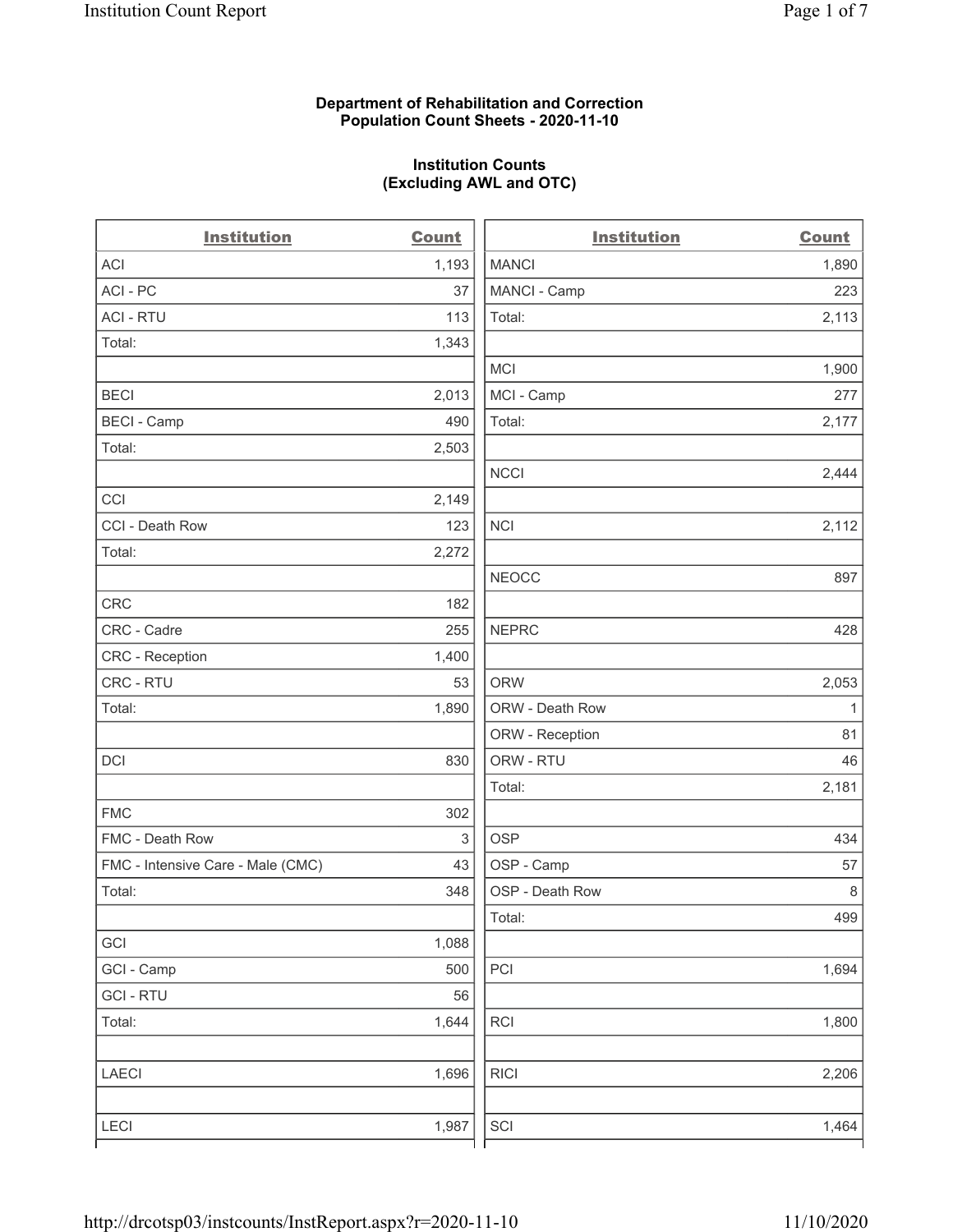|       | <b>Total Population:</b> | 44,448                              |
|-------|--------------------------|-------------------------------------|
|       |                          |                                     |
|       | Total:                   | 1,169                               |
|       | <b>WCI-RTU</b>           | 33                                  |
|       | <b>WCI</b>               | 1,136                               |
| 1,951 |                          |                                     |
| 1,039 | Total:                   | 826                                 |
| 912   | <b>TOCI - PC</b>         | 145                                 |
|       | <b>TOCI</b>              | 681                                 |
| 1,390 |                          |                                     |
| 669   | Total:                   | 1,189                               |
| 216   | TCI - Camp               | 271                                 |
| 505   | <b>TCI</b>               | 918                                 |
|       |                          | 1,208                               |
|       |                          | 2                                   |
|       |                          | 1,206                               |
|       |                          |                                     |
|       | 168<br>2,155<br>2,019    | <b>SOCF</b><br>SOCF - RTU<br>Total: |

\* The Total Population includes 30 Offenders with Reason Codes 30 & 31. \*\* The Total Population includes 35 Offenders with Reason Code 0A.

## Male Population by Security Level (Include AWL and Exclude OTC)

| <b>Security Level</b>  |                   | <b>Body</b> | <b>AWL</b> | $(-OTC)$ | <b>Total</b> |
|------------------------|-------------------|-------------|------------|----------|--------------|
| <b>Total Level E</b>   |                   | 931         | 6          | 6        | 931          |
| Total Level 4          |                   | 1,410       | 6          | 6        | 1,410        |
| Total Level 3          |                   | 9,701       | 85         | 72       | 9,714        |
| Total Level 2          |                   | 15,023      | 90         | 75       | 15,038       |
| Total Level 1          |                   | 13,728      | 67         | 50       | 13,745       |
| <b>Total Death Row</b> |                   | 138         | 0          | $\Omega$ | 138          |
|                        | <b>Total Male</b> | 40,931      | 254        | 209      | 40,976       |

#### Female Population by Institution (Include AWL and Exclude OTC)

| <b>Institution</b>     | <b>Body</b> | <b>AWL</b> | $(-OTC)$ | <b>Total</b> |
|------------------------|-------------|------------|----------|--------------|
| <b>DCI</b>             | 829         |            | ॽ        | 830          |
| <b>FMC</b>             | 6           |            |          | 6            |
| <b>NEPRC</b>           | 428         |            |          | 428          |
| <b>ORW</b>             | 2,053       | 25         | 15       | 2,063        |
| <b>ORW</b> - Death Row |             |            |          |              |
|                        |             |            |          |              |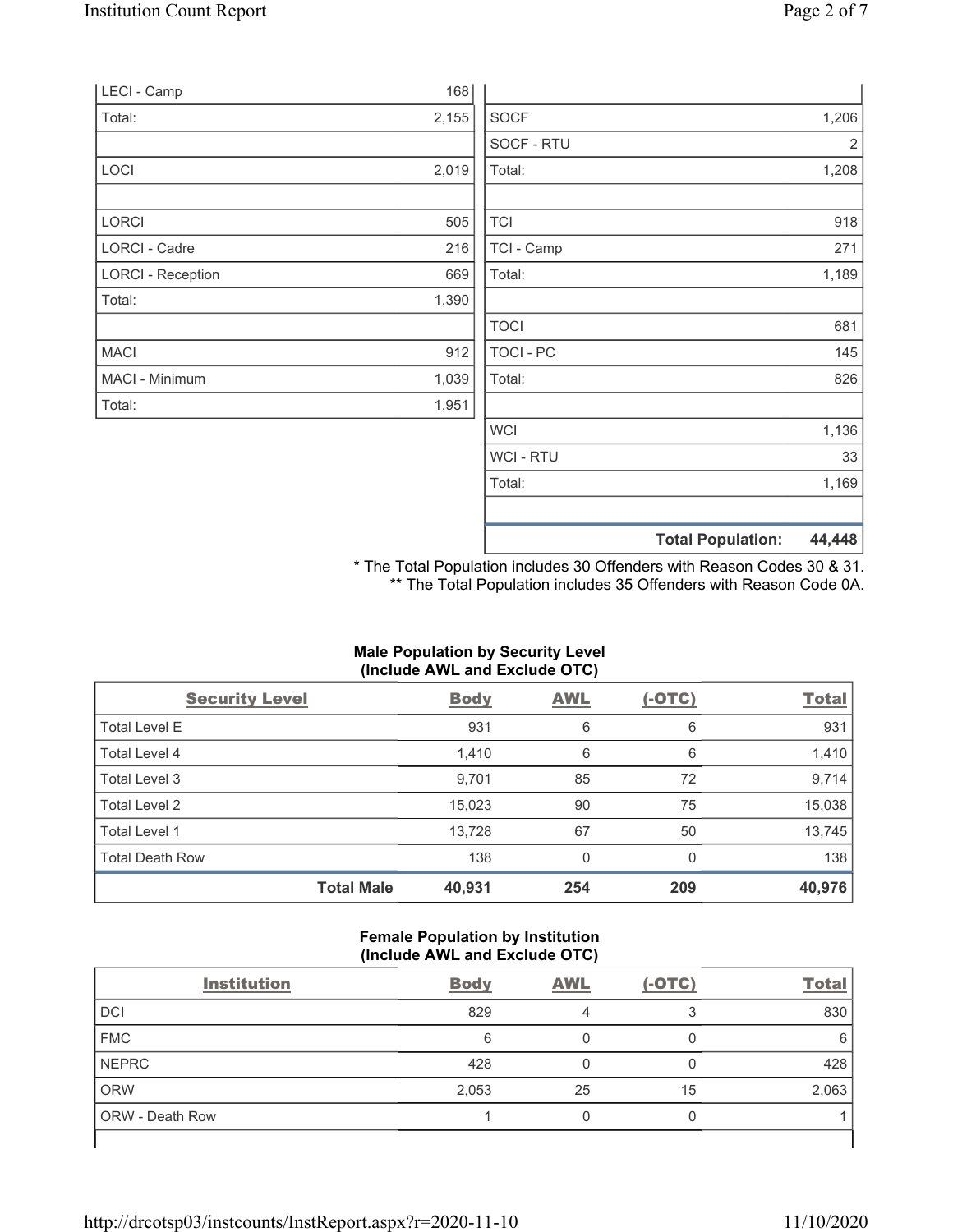| <b>ORW</b> - Reception |                          | 81     |     |     | 81     |
|------------------------|--------------------------|--------|-----|-----|--------|
| ORW - RTU              |                          | 46     |     |     | 46     |
|                        | <b>Total Female</b>      | 3.444  | 30  | 19  | 3,455  |
|                        |                          |        |     |     |        |
|                        | <b>Total Population:</b> | 44,375 | 284 | 228 | 44,431 |

### Male Population by Institution: Security Level 5 and E (Include AWL and Exclude OTC)

| <b>Institution</b>   |                      | <b>Body</b>    | <b>AWL</b>          | $(-OTC)$            | <b>Total</b>     |
|----------------------|----------------------|----------------|---------------------|---------------------|------------------|
| CCI                  |                      | 1              | $\mathsf{O}\xspace$ | $\mathsf{O}\xspace$ | 1                |
| CRC                  |                      | $\overline{2}$ | $\mathbf{1}$        | $\mathbf{1}$        | $\overline{2}$   |
| CRC - Reception      |                      | 1              | $\mathbf 0$         | $\mathbf 0$         | $\mathbf{1}$     |
| CRC - RTU            |                      | $\overline{4}$ | $\mathsf 0$         | $\mathbf 0$         | $\sqrt{4}$       |
| <b>FMC</b>           |                      | 1              | $\mathsf{O}\xspace$ | $\mathsf{O}\xspace$ | $\mathbf{1}$     |
| LAECI                |                      | $\overline{2}$ | $\mathsf 0$         | $\mathsf 0$         | $\sqrt{2}$       |
| LECI                 |                      | $\,8\,$        | $\mathsf{O}\xspace$ | $\mathsf{O}\xspace$ | $\,8\,$          |
| LORCI                |                      | 1              | $\mathsf 0$         | $\mathsf 0$         | $\mathbf{1}$     |
| <b>LORCI - Cadre</b> |                      | $\mathbf{1}$   | $\mathsf 0$         | $\mathsf 0$         | $\mathbf{1}$     |
| <b>MACI</b>          |                      | 17             | $\mathbf 0$         | $\mathsf{O}\xspace$ | 17               |
| <b>MANCI</b>         |                      | 17             | $\mathsf{O}\xspace$ | $\mathsf 0$         | 17               |
| <b>NCCI</b>          |                      | $\mathbf{1}$   | $\mathbf 0$         | $\mathbf 0$         | $\mathbf{1}$     |
| <b>NEOCC</b>         |                      | $9\,$          | $\mathsf 0$         | $\mathsf 0$         | $\boldsymbol{9}$ |
| <b>OSP</b>           |                      | 192            | $\mathbf 1$         | 1                   | 192              |
| <b>RCI</b>           |                      | 14             | $\mathsf{O}\xspace$ | $\mathsf 0$         | 14               |
| <b>RICI</b>          |                      | 1              | $\mathbf 0$         | $\mathbf 0$         | $\mathbf{1}$     |
| <b>SOCF</b>          |                      | 518            | $\overline{4}$      | $\overline{4}$      | 518              |
| <b>TCI</b>           |                      | 10             | $\mathsf 0$         | $\mathsf{O}\xspace$ | 10               |
| <b>TOCI</b>          |                      | 117            | $\mathsf 0$         | $\mathsf{O}\xspace$ | 117              |
| TOCI - PC            |                      | $\mathbf{1}$   | $\mathsf{O}\xspace$ | $\mathsf{O}\xspace$ | $\mathbf{1}$     |
| <b>WCI</b>           |                      | $\,8\,$        | $\mathsf 0$         | $\mathsf{O}\xspace$ | $\,8\,$          |
| WCI - RTU            |                      | $\overline{5}$ | $\mathsf{O}\xspace$ | $\mathsf{O}\xspace$ | 5                |
|                      | <b>Total Level 5</b> | 931            | $\bf 6$             | $\bf 6$             | 931              |

#### Male Population by Institution: Security Level 4 (Include AWL and Exclude OTC)

| <b>Institution</b> | <b>Body</b> | <b>AWL</b> | $(-OTC)$ | <b>Total</b> |
|--------------------|-------------|------------|----------|--------------|
| <b>ACI</b>         |             |            |          |              |
| CRC                |             |            |          |              |
| CRC - RTU          |             |            |          |              |
|                    |             |            |          |              |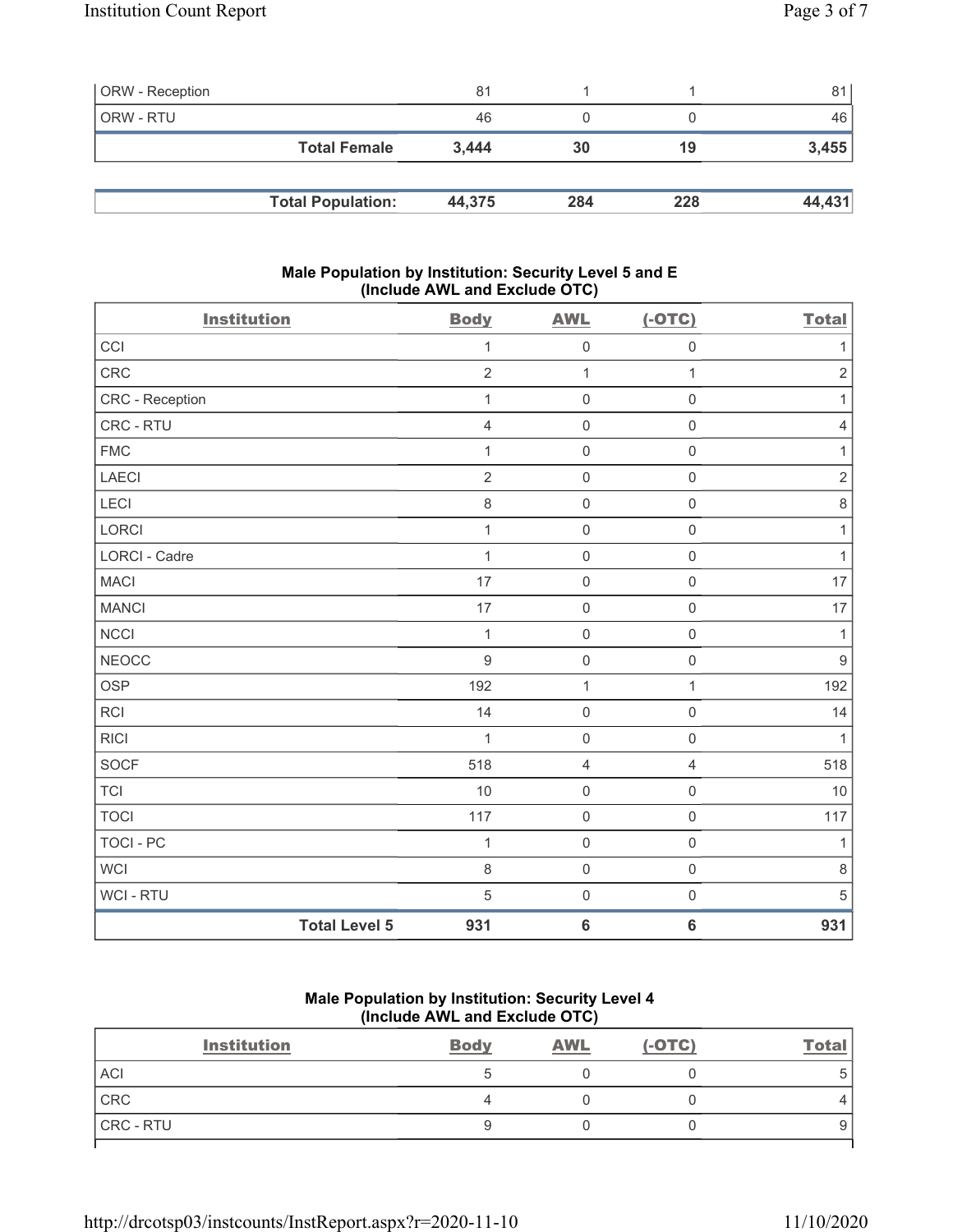| <b>FMC</b>                        |          | $\Omega$       |          |       |
|-----------------------------------|----------|----------------|----------|-------|
| FMC - Intensive Care - Male (CMC) |          | 0              | 0        |       |
| LOCI                              | $\Omega$ |                |          | 0     |
| <b>LORCI</b>                      | 10       |                |          | 10    |
| <b>LORCI - Cadre</b>              |          | 0              | O        |       |
| <b>MACI</b>                       | 14       | $\Omega$       | U        | 14    |
| <b>OSP</b>                        | 203      | $\Omega$       | 0        | 203   |
| <b>SOCF</b>                       | 613      | $\overline{2}$ | 2        | 613   |
| SOCF - RTU                        |          | $\mathbf{0}$   | 0        |       |
| <b>TOCI</b>                       | 534      | 2              | 2        | 534   |
| TOCI - PC                         | 11       | $\mathbf{0}$   | O        | 11    |
| WCI - RTU                         | 3        | $\mathbf{0}$   | $\Omega$ | 3     |
| <b>Total Level 4</b>              | 1,410    | 6              | 6        | 1,410 |

## Male Population by Institution: Security Level 3 (Include AWL and Exclude OTC)

| <b>Institution</b>                | <b>Body</b>    | <b>AWL</b>          | $(-OTC)$            | <b>Total</b>   |
|-----------------------------------|----------------|---------------------|---------------------|----------------|
| <b>ACI</b>                        | 15             | $\mathsf 0$         | $\mathbf 0$         | 15             |
| ACI-PC                            | $\,6\,$        | $\mathsf 0$         | $\mathbf 0$         | $\,6\,$        |
| <b>ACI - RTU</b>                  | $\overline{2}$ | $\mathsf 0$         | $\mathbf 0$         | $\sqrt{2}$     |
| <b>BECI</b>                       | $\overline{2}$ | $\mathsf 0$         | $\mathsf{O}\xspace$ | $\sqrt{2}$     |
| CCI                               | 39             | $\mathsf 0$         | $\mathsf{O}\xspace$ | 39             |
| <b>CRC</b>                        | 68             | $\overline{2}$      | $\mathbf{1}$        | 69             |
| CRC - Cadre                       | 12             | $\mathsf{O}\xspace$ | $\mathsf 0$         | 12             |
| <b>CRC</b> - Reception            | 874            | 14                  | 13                  | 875            |
| CRC - RTU                         | 37             | $\mathsf 0$         | $\mathbf 0$         | 37             |
| <b>FMC</b>                        | $\overline{7}$ | $\mathbf 0$         | $\mathbf 0$         | $\overline{7}$ |
| FMC - Intensive Care - Male (CMC) | $\overline{2}$ | $\mathsf 0$         | $\mathbf 0$         | $\sqrt{2}$     |
| GCI                               | 6              | $\mathsf{O}\xspace$ | $\mathsf 0$         | $\,6\,$        |
| <b>LAECI</b>                      | 38             | $\mathbf{1}$        | 1                   | 38             |
| LECI                              | 1,400          | $\overline{7}$      | 4                   | 1,403          |
| LOCI                              | 8              | $\mathbf 0$         | $\mathsf 0$         | 8              |
| <b>LORCI</b>                      | 176            | 23                  | 23                  | 176            |
| <b>LORCI - Cadre</b>              | 74             | $\mathsf{O}\xspace$ | $\mathsf{O}\xspace$ | 74             |
| <b>LORCI - Reception</b>          | 151            | $\mathsf 0$         | $\mathsf{O}\xspace$ | 151            |
| <b>MACI</b>                       | 768            | $\overline{2}$      | $\overline{2}$      | 768            |
| <b>MANCI</b>                      | 1,624          | $\boldsymbol{9}$    | $\boldsymbol{9}$    | 1,624          |
| <b>MCI</b>                        | 11             | $\mathsf 0$         | $\mathsf{O}\xspace$ | 11             |
| <b>NCCI</b>                       | 59             | $\mathsf{O}\xspace$ | $\mathsf{O}\xspace$ | 59             |
| <b>NCI</b>                        | 18             | $\mathbf 0$         | $\mathsf{O}\xspace$ | 18             |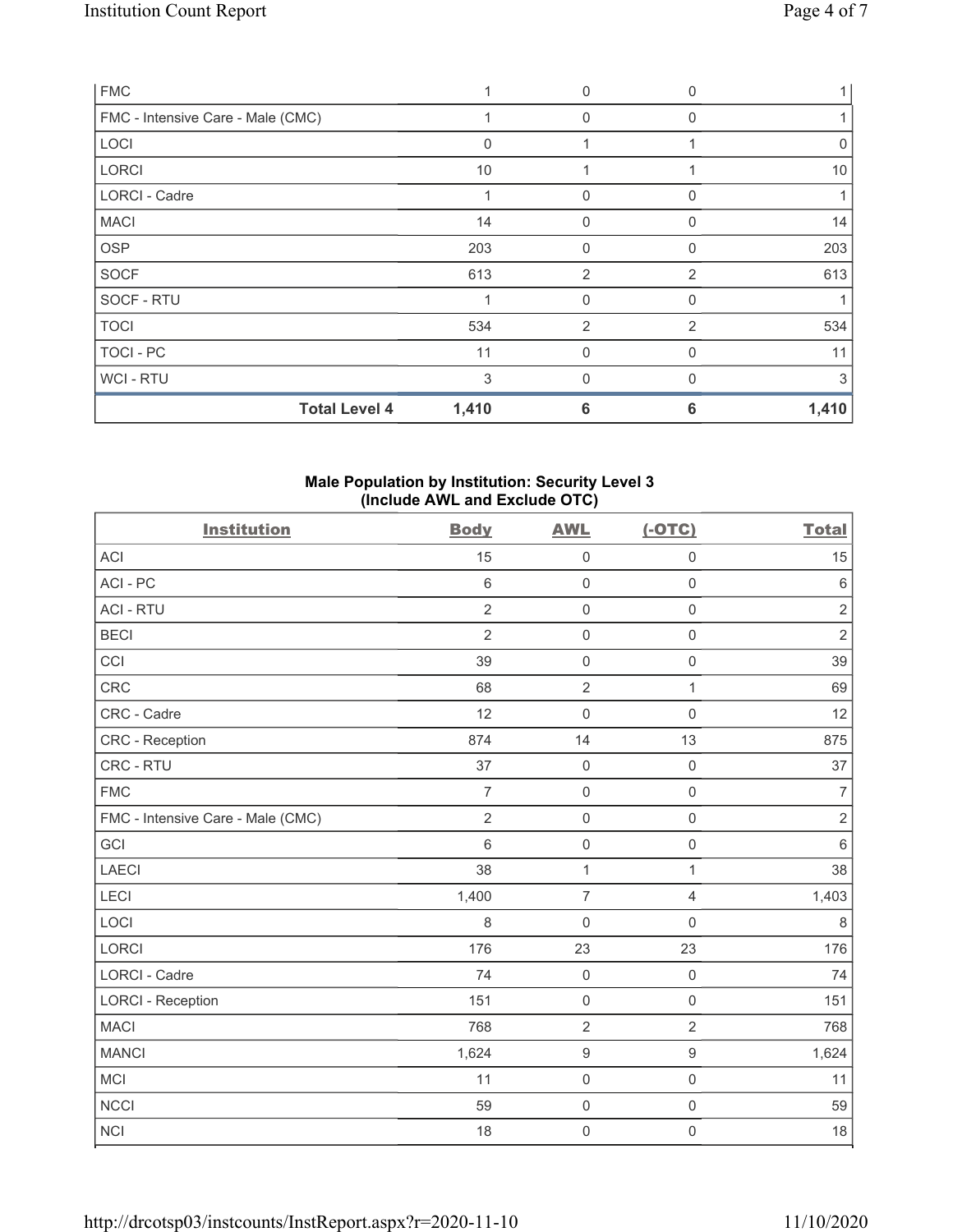| <b>NEOCC</b>   |                      | 744   | 5                   | $\ensuremath{\mathsf{3}}$ | 746   |
|----------------|----------------------|-------|---------------------|---------------------------|-------|
| <b>OSP</b>     |                      | 6     | $\boldsymbol{0}$    | $\mathbf 0$               | 6     |
| PCI            |                      | 43    | 2                   | 0                         | 45    |
| <b>RCI</b>     |                      | 1,413 | $\,8\,$             | 5                         | 1,416 |
| <b>RICI</b>    |                      | 43    | 1                   |                           | 43    |
| SCI            |                      | 50    | $\boldsymbol{0}$    | $\mathbf 0$               | 50    |
| <b>SOCF</b>    |                      | 71    | $\mathsf{O}\xspace$ | 0                         | 71    |
| SOCF - RTU     |                      | 1     | $\boldsymbol{0}$    | $\mathbf 0$               | 1     |
| <b>TCI</b>     |                      | 810   | $\sqrt{5}$          | 4                         | 811   |
| TCI - Camp     |                      | 1     | $\mathbf 0$         | $\boldsymbol{0}$          | 1     |
| <b>TOCI</b>    |                      | 24    | $\overline{2}$      | 2                         | 24    |
| TOCI - PC      |                      | 76    | $\mathbf 0$         | $\mathbf 0$               | 76    |
| <b>WCI</b>     |                      | 1,001 | 4                   | 4                         | 1,001 |
| <b>WCI-RTU</b> |                      | 21    | $\mathbf 0$         | $\Omega$                  | 21    |
|                | <b>Total Level 3</b> | 9,701 | 85                  | 72                        | 9,714 |

## Male Population by Institution: Security Level 2 (Include AWL and Exclude OTC)

| <b>Institution</b>                | <b>Body</b> | <b>AWL</b>          | $(-OTC)$            | <b>Total</b> |
|-----------------------------------|-------------|---------------------|---------------------|--------------|
| ACI                               | 647         | $\overline{2}$      | $\overline{2}$      | 647          |
| ACI-PC                            | 21          | $\mathbf 0$         | $\mathbf 0$         | 21           |
| <b>ACI - RTU</b>                  | 87          | $\mathbf 0$         | $\mathsf{O}\xspace$ | 87           |
| <b>BECI</b>                       | 1,309       | $\,8\,$             | 8                   | 1,309        |
| CCI                               | 1,604       | 12                  | $\overline{7}$      | 1,609        |
| <b>CRC</b>                        | 28          | $\mathbf 0$         | $\mathbf 0$         | 28           |
| CRC - Cadre                       | 233         | $\mathbf 0$         | $\mathbf 0$         | 233          |
| <b>CRC</b> - Reception            | 285         | $\overline{7}$      | $\overline{7}$      | 285          |
| CRC - RTU                         | 3           | $\mathsf{O}\xspace$ | $\mathsf{O}\xspace$ | $\sqrt{3}$   |
| <b>DCI</b>                        | 1           | $\mathbf 0$         | $\mathsf{O}\xspace$ | 1            |
| <b>FMC</b>                        | 20          | $\overline{2}$      | $\mathsf{O}\xspace$ | 22           |
| FMC - Intensive Care - Male (CMC) | 13          | $\mathsf{O}\xspace$ | $\mathbf 0$         | 13           |
| GCI                               | 459         | $\mathbf 0$         | $\mathbf 0$         | 459          |
| <b>GCI-RTU</b>                    | 47          | $\mathbf 0$         | $\mathsf 0$         | 47           |
| <b>LAECI</b>                      | 980         | $\boldsymbol{9}$    | $\boldsymbol{9}$    | 980          |
| <b>LECI</b>                       | 564         | 4                   | 4                   | 564          |
| LOCI                              | 1,079       | $\overline{4}$      | 3                   | 1,080        |
| LORCI                             | 197         | 8                   | $\,8\,$             | 197          |
| <b>LORCI - Cadre</b>              | 128         | $\mathsf{O}\xspace$ | $\mathbf 0$         | 128          |
| <b>LORCI - Reception</b>          | 230         | $\mathsf{O}\xspace$ | $\mathsf{O}\xspace$ | 230          |
| <b>MACI</b>                       | 113         | 1                   | 1                   | 113          |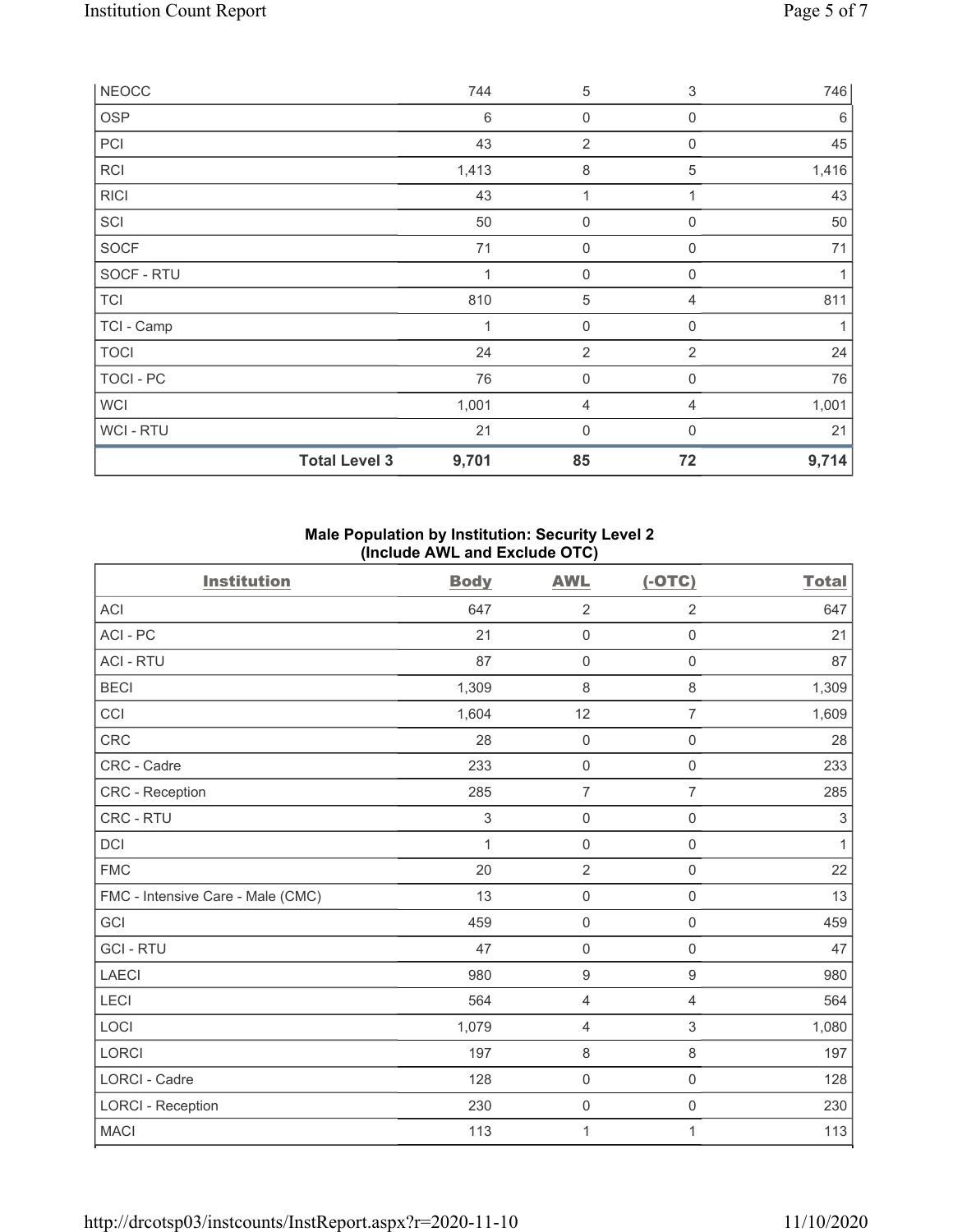| <b>MANCI</b> |                      | 230                       | $\boldsymbol{0}$ | 0              | 230            |
|--------------|----------------------|---------------------------|------------------|----------------|----------------|
| MCI          |                      | 1,295                     | $\mathbf 5$      | 4              | 1,296          |
| <b>NCCI</b>  |                      | 897                       | $\overline{2}$   | $\overline{2}$ | 897            |
| <b>NCI</b>   |                      | 1,104                     | 3                | $\sqrt{3}$     | 1,104          |
| <b>NEOCC</b> |                      | 144                       | 1                | $\mathbf{1}$   | 144            |
| <b>OSP</b>   |                      | 3                         | $\mathbf 0$      | 0              | $\sqrt{3}$     |
| PCI          |                      | 752                       | 7                | 3              | 756            |
| <b>RCI</b>   |                      | 373                       | $\,$ 3 $\,$      | $\mathfrak{S}$ | 373            |
| <b>RICI</b>  |                      | 1,020                     | 8                | 7              | 1,021          |
| SCI          |                      | 896                       | 3                | 3              | 896            |
| <b>SOCF</b>  |                      | $\ensuremath{\mathsf{3}}$ | $\mathbf 0$      | 0              | $\sqrt{3}$     |
| <b>TCI</b>   |                      | 71                        | $\mathbf 0$      | $\mathbf 0$    | 71             |
| <b>TOCI</b>  |                      | $\,6\,$                   | 1                | 0              | $\overline{7}$ |
| TOCI - PC    |                      | 54                        | $\boldsymbol{0}$ | $\mathbf 0$    | 54             |
| <b>WCI</b>   |                      | 127                       | 0                | $\mathbf{0}$   | 127            |
|              | <b>Total Level 2</b> | 15,023                    | 90               | 75             | 15,038         |

# Male Population by Institution: Security Level 1 (Include AWL and Exclude OTC)

| <b>Institution</b>                | <b>Body</b> | <b>AWL</b>          | $(-OTC)$            | <b>Total</b>     |
|-----------------------------------|-------------|---------------------|---------------------|------------------|
| <b>ACI</b>                        | 526         | $\mathbf 0$         | $\mathbf 0$         | 526              |
| ACI - PC                          | 10          | $\mathsf{O}\xspace$ | $\mathsf 0$         | 10               |
| <b>ACI - RTU</b>                  | 24          | $\mathbf 0$         | $\mathbf 0$         | 24               |
| <b>BECI</b>                       | 701         | $\overline{4}$      | $\overline{4}$      | 701              |
| <b>BECI - Camp</b>                | 489         | $\mathbf 0$         | $\mathbf 0$         | 489              |
| CCI                               | 504         | $\sqrt{2}$          | 1                   | 505              |
| CRC                               | 20          | 1                   | 1                   | $20\,$           |
| CRC - Cadre                       | 10          | $\mathbf 0$         | $\mathbf 0$         | 10               |
| <b>CRC</b> - Reception            | 235         | $\overline{4}$      | $\overline{4}$      | 235              |
| <b>FMC</b>                        | 267         | $\mathbf 0$         | $\mathbf 0$         | 267              |
| FMC - Intensive Care - Male (CMC) | 27          | $\mathsf{O}\xspace$ | $\mathsf 0$         | 27               |
| GCI                               | 623         | $\overline{7}$      | $\,$ 3 $\,$         | 627              |
| GCI - Camp                        | 500         | 1                   | $\mathbf 0$         | 501              |
| <b>GCI-RTU</b>                    | 9           | $\mathbf 0$         | $\mathbf 0$         | $\boldsymbol{9}$ |
| LAECI                             | 675         | $\overline{4}$      | $\overline{4}$      | 675              |
| LECI                              | 14          | $\mathbf 0$         | $\mathbf 0$         | 14               |
| LECI - Camp                       | 168         | $\mathbf 0$         | $\mathbf 0$         | 168              |
| LOCI                              | 932         | 1                   | 1                   | 932              |
| <b>LORCI</b>                      | 121         | $\boldsymbol{9}$    | $\boldsymbol{9}$    | 121              |
| <b>LORCI - Cadre</b>              | 12          | $\mathbf 0$         | $\mathsf{O}\xspace$ | 12               |